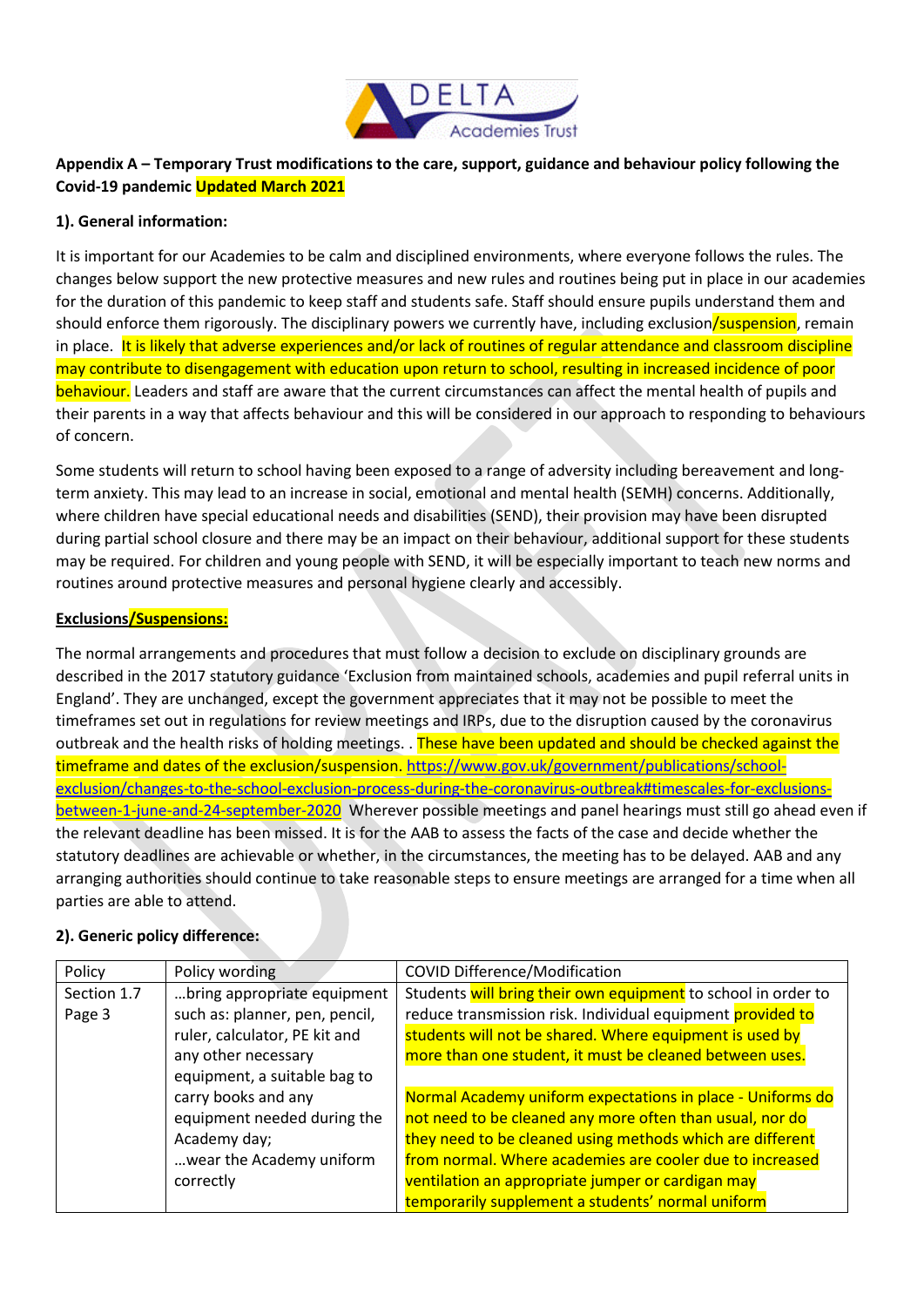|                       |                                                                                                                              | In addition to the normal academy uniform, students will be<br>provided with reusable face masks. These face masks should<br>be worn where the layout of the schools makes it difficult to<br>maintain social distancing such as classrooms and when staff<br>and pupils are moving around the premises, for example,<br>corridors.                                                                                                |
|-----------------------|------------------------------------------------------------------------------------------------------------------------------|------------------------------------------------------------------------------------------------------------------------------------------------------------------------------------------------------------------------------------------------------------------------------------------------------------------------------------------------------------------------------------------------------------------------------------|
|                       |                                                                                                                              | Based on current evidence the wearing of face coverings in<br>classrooms and during activities, unless social distancing can<br>be maintained is expected.                                                                                                                                                                                                                                                                         |
|                       |                                                                                                                              | This is highlighted as an additional precautionary measure and<br>uniform requirement for a limited time during a period of high<br>prevalence in the community. This requirement is scheduled<br>to be reviewed at Easter. Face visors or shields should not be<br>worn as an alternative to face coverings. Students who are<br>exempt will be issued a 'mask pass' by the Deep Support team<br>in line with Government guidance |
|                       |                                                                                                                              | <b>Exemptions</b><br>Some individuals are exempt from wearing face coverings.<br>This applies to those who:<br>cannot put on, wear or remove a face covering because of a<br>physical or mental illness or impairment or disability speak to<br>or provide assistance to someone who relies on lip reading,<br>clear sound or facial expression to communicate.                                                                    |
|                       |                                                                                                                              | Students who meet this criterion will be provided with a 'mask<br>pass'. This should be documented on CPOMS and coordinated<br>through the SLT Deep Support Lead.                                                                                                                                                                                                                                                                  |
|                       |                                                                                                                              | Students will be actively encouraged and reminded to wear<br>their mask appropriately at all times.                                                                                                                                                                                                                                                                                                                                |
|                       |                                                                                                                              | No-one should be excluded from education on the grounds<br>that they are not wearing a face covering.                                                                                                                                                                                                                                                                                                                              |
|                       |                                                                                                                              | However, where a student persistently fails to follow the<br>health and safety expectations of the academy, this may be in<br>combination with other extrinsic factors grounds for<br>exclusion/suspension see Section 2.2.1.5.                                                                                                                                                                                                    |
|                       |                                                                                                                              | We will take a mindful and considerate approach in relation to<br>parents who may be experiencing financial pressures and<br>therefore support positively pupil non-compliance by<br>providing support through academy hardship funding to<br>ensure uniform compliance.                                                                                                                                                           |
| Section 1.8<br>Page 3 | ensure full attendance and<br>punctuality<br>ensure a student is<br>appropriately presented,<br>dressed and equipped for the | Now the circumstances have changed and it is vital for all<br>children to return to school to minimise as far as possible the<br>longer-term impact of the pandemic on children's education,<br>wellbeing and wider development.                                                                                                                                                                                                   |
|                       | Academy in accordance with<br>Academy policy, procedures                                                                     | Students will bring their own equipment to school in order to<br>reduce transmission risk. Individual equipment provided to                                                                                                                                                                                                                                                                                                        |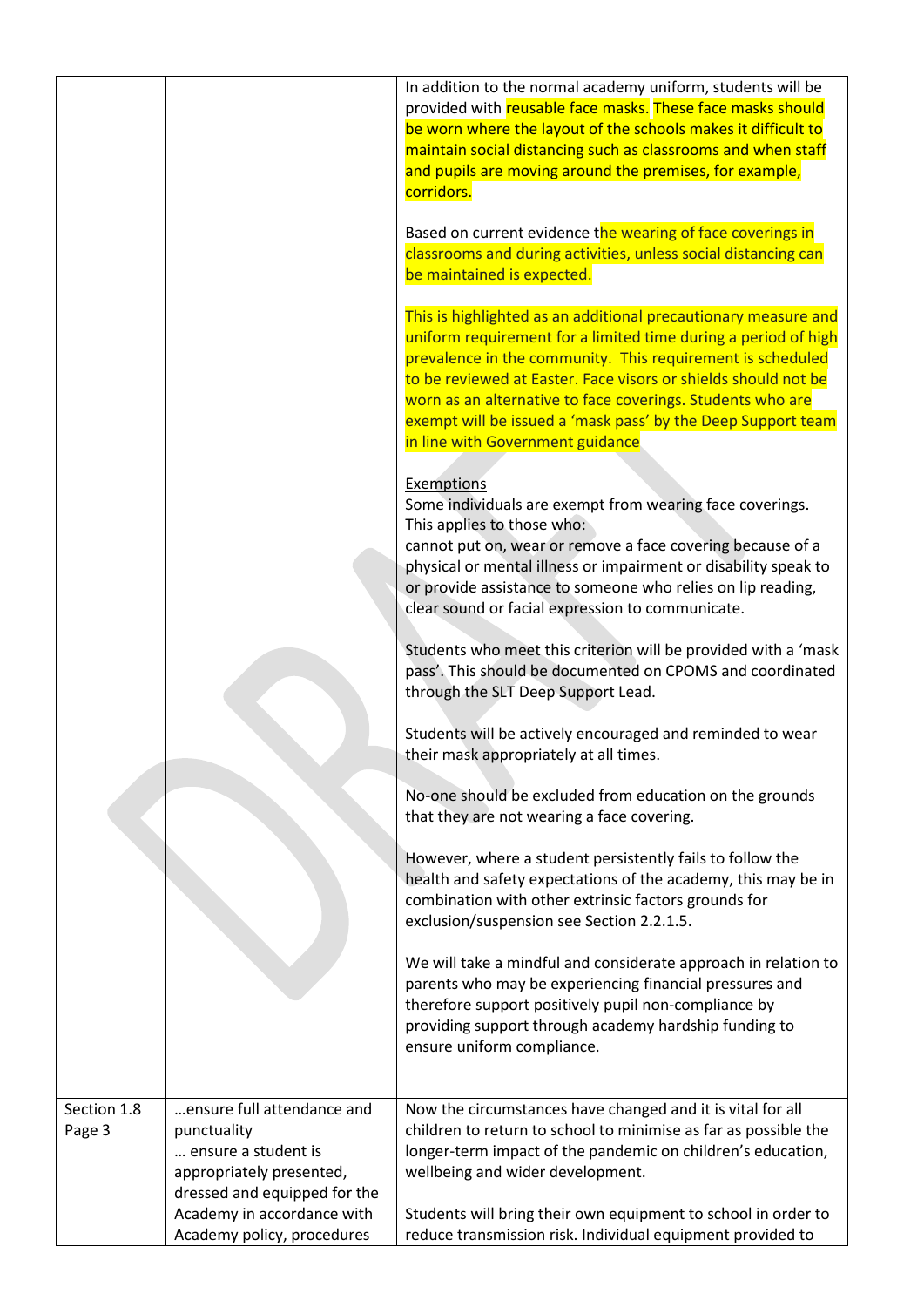| and requirements in the           | students will not be shared. Where equipment is used by                                                                           |
|-----------------------------------|-----------------------------------------------------------------------------------------------------------------------------------|
| Prospectus and student<br>planner | more than one student, it must be cleaned between uses.                                                                           |
|                                   | Normal Academy uniform expectations in place - Uniforms do                                                                        |
|                                   | not need to be cleaned any more often than usual, nor do                                                                          |
|                                   | they need to be cleaned using methods which are different                                                                         |
|                                   | from normal. Where academies are cooler due to increased                                                                          |
|                                   | ventilation an appropriate jumper or cardigan may<br>temporarily supplement a students' normal uniform                            |
|                                   |                                                                                                                                   |
|                                   | In addition to the normal academy uniform, students will be                                                                       |
|                                   | provided with 3 reusable face masks in colours specific to                                                                        |
|                                   | their year group. These face masks should be worn in<br>communal areas outside the classroom where the layout of                  |
|                                   | the schools makes it difficult to maintain social distancing                                                                      |
|                                   | when staff and pupils are moving around the premises, for                                                                         |
|                                   | example, corridors. Based on current evidence and the                                                                             |
|                                   | measures that schools are already putting in place, such as the<br>system of controls and consistent bubbles, face coverings will |
|                                   | not be necessary in the classroom even where social                                                                               |
|                                   | distancing is not possible. The wearing of face coverings in                                                                      |
|                                   | classrooms and during activities unless social distancing can                                                                     |
|                                   | be maintained is expected.<br>This is highlighted as an additional precautionary measure and                                      |
|                                   | uniform requirement for a limited time during a period of high                                                                    |
|                                   | prevalence in the community. Requirement to be reviewed at                                                                        |
|                                   | Easter. Face visors or shields should not be worn as an                                                                           |
|                                   | alternative to face coverings. Students who are exempt will be                                                                    |
|                                   | issued a 'mask pass' by the Deep Support team in line with<br>Government guidance                                                 |
|                                   |                                                                                                                                   |
|                                   | Exemptions                                                                                                                        |
|                                   | Some individuals are exempt from wearing face coverings.<br>This applies to those who:                                            |
|                                   | cannot put on, wear or remove a face covering because of a                                                                        |
|                                   | physical or mental illness or impairment or disability speak to                                                                   |
|                                   | or provide assistance to someone who relies on lip reading,                                                                       |
|                                   | clear sound or facial expression to communicate.                                                                                  |
|                                   | Students who meet this criterion will be provided with a 'mask                                                                    |
|                                   | pass'. This should be documented on CPOMS and coordinated                                                                         |
|                                   | through the SLT Deep Support Lead.                                                                                                |
|                                   | Students will be actively encouraged and reminded to wear                                                                         |
|                                   | their mask appropriately at all times.                                                                                            |
|                                   |                                                                                                                                   |
|                                   | No-one should be excluded from education on the grounds<br>that they are not wearing a face covering.                             |
|                                   |                                                                                                                                   |
|                                   | However, where a student persistently fails to follow the                                                                         |
|                                   | health and safety expectations of the academy, this may be in                                                                     |
|                                   | combination with other extrinsic factors grounds for<br>exclusion/suspension see Section 2.2.1.5.                                 |
|                                   |                                                                                                                                   |
|                                   | From March 2021, the usual rules on school attendance will                                                                        |
|                                   | apply, including:                                                                                                                 |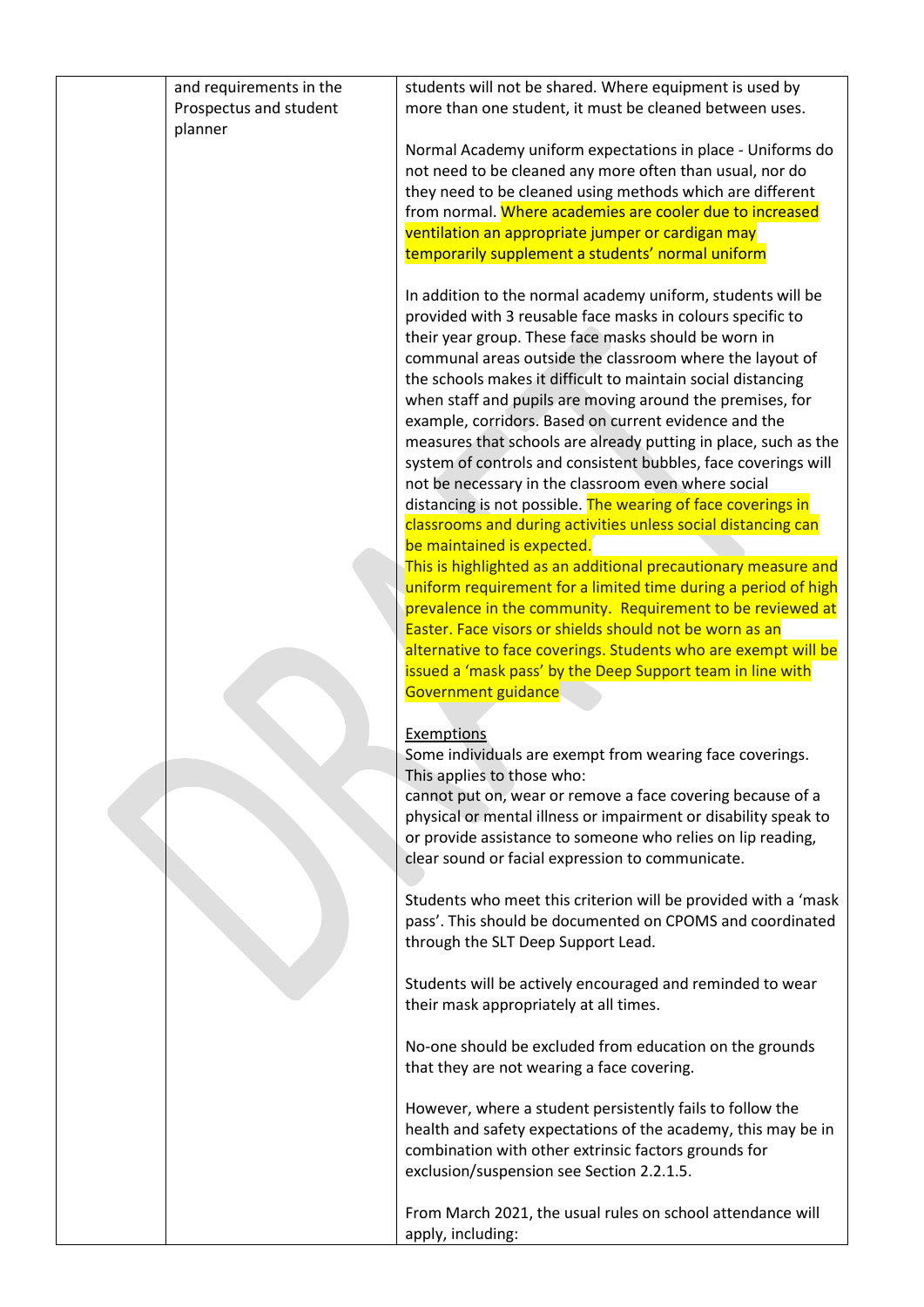|                       |                                                                                                                                                                                                                         | parents' duty to secure that their child attends<br>regularly at school where the child is a registered<br>pupil at school and they are of compulsory school age;<br>schools' responsibilities to record attendance and<br>follow up absence<br>the availability to issue sanctions, including fixed<br>penalty notices in line with local authorities' codes of<br>conduct                                                                                                                                                                                                                                                                                                                                                                                                                                                                                                                                    |
|-----------------------|-------------------------------------------------------------------------------------------------------------------------------------------------------------------------------------------------------------------------|----------------------------------------------------------------------------------------------------------------------------------------------------------------------------------------------------------------------------------------------------------------------------------------------------------------------------------------------------------------------------------------------------------------------------------------------------------------------------------------------------------------------------------------------------------------------------------------------------------------------------------------------------------------------------------------------------------------------------------------------------------------------------------------------------------------------------------------------------------------------------------------------------------------|
|                       |                                                                                                                                                                                                                         | You should note however that:<br>· No one with symptoms should attend a setting for any<br>reason.<br>. A small number of pupils will still be unable to attend in line<br>with public health advice because they are self-isolating and<br>have had symptoms or a positive test result themselves; or<br>because they are a close contact of someone who has<br>coronavirus (COVID-19)<br>· If rates of the disease rise in local areas, children (or family<br>members) from that area, and that area only, will be advised<br>to shield during the period where rates remain high and<br>therefore they may be temporarily absent<br>· Where a pupil is unable to attend school because they are<br>complying with clinical and/or public health advice<br>Where children are not able to attend school as parents are<br>following clinical and/or public health advice, absence will not<br>be penalised. |
| Section 1.8<br>Page 4 | attend parent/carer<br>interviews and appropriate<br>meetings;                                                                                                                                                          | Face to face communication with parents will be conducted<br>via telephone, email/written communication or video<br>conference (safeguards in place) in order to reduce<br>transmission risk at this time. In the rare and exceptional case<br>where meetings must take place, social distancing measures<br>will be rigorously enforced.                                                                                                                                                                                                                                                                                                                                                                                                                                                                                                                                                                      |
|                       |                                                                                                                                                                                                                         | IRP Meetings following FTE will be conducted by telephone or<br>video conferencing (safeguards in place) in order to reduce<br>transmission risk at this time. In the rare and exceptional case<br>where meetings must take place, social distancing measures<br>will be rigorously enforced.                                                                                                                                                                                                                                                                                                                                                                                                                                                                                                                                                                                                                  |
| Section 2.2<br>Page 5 | Warning - Rule Reminder;<br>conduct conducive to learning<br>A reminder of<br>2.2.1<br>expectations can be given to<br>an individual and also a<br>group/class.<br><b>Blanket conduct reminders</b><br>can be given for | Additional category:<br>2.2.1.5 Health and safety - which may include the following<br>but is not exhaustive:<br>Breaching social distancing<br>٠<br>Failing to follow one way system<br>Failing to use allocated toilets<br>Using another students equipment or resources<br>٠<br>Failing to enter/exit the academy/classroom by the<br>appropriate entrance/exit<br>Failing to wear a face mask appropriately (Rule<br>reminder only: No-one should be excluded from<br>education on the grounds that they are not wearing a<br>face covering. However where a student persistently<br>fails to follow the health and safety expectations of<br>the academy, This may be considered in combination                                                                                                                                                                                                           |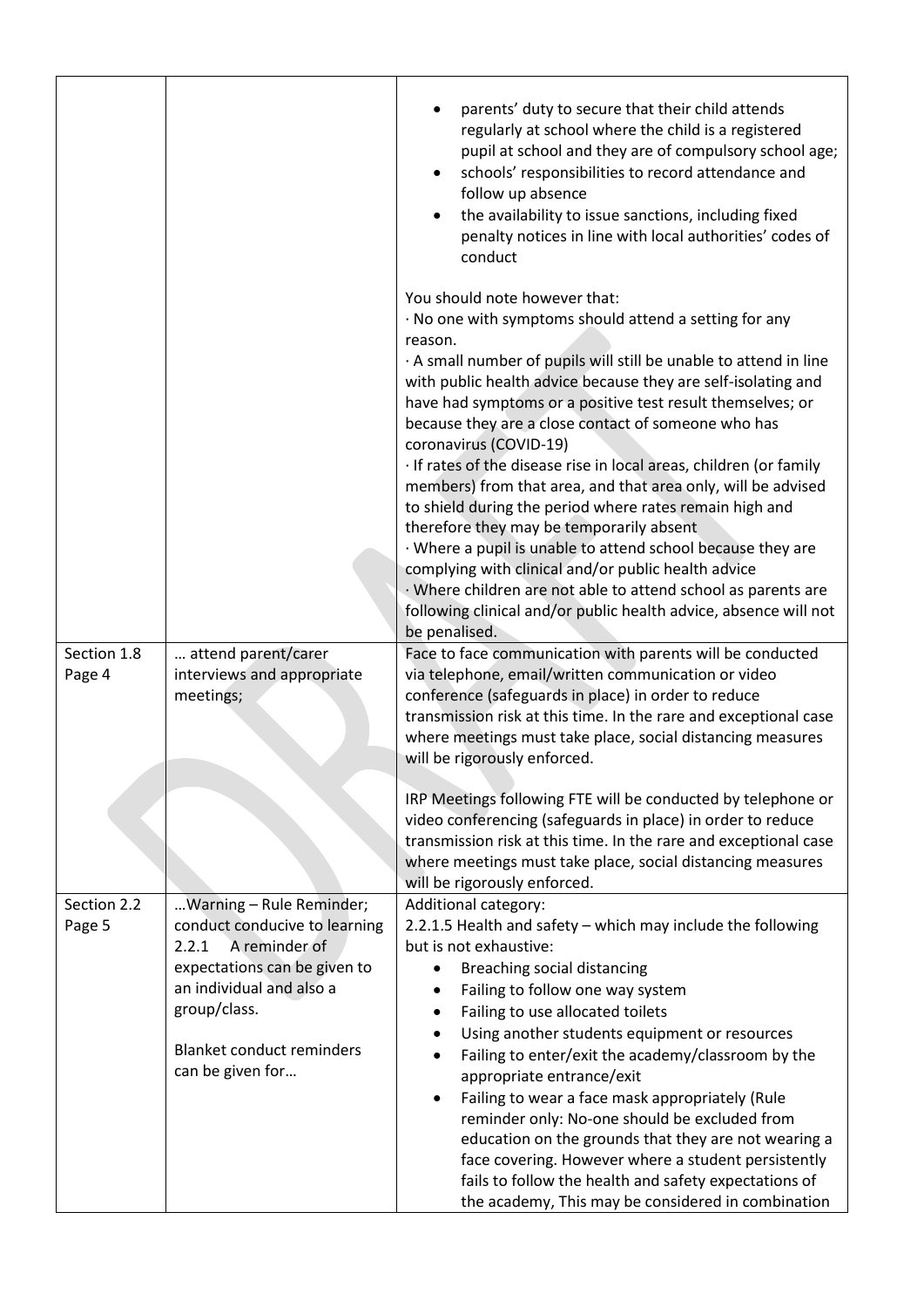|                       |                                                                                                              | with other extrinsic factors grounds for<br>exclusion/suspension see Section 2.2.1.5.)                                                                                                                                                                                                                                                   |
|-----------------------|--------------------------------------------------------------------------------------------------------------|------------------------------------------------------------------------------------------------------------------------------------------------------------------------------------------------------------------------------------------------------------------------------------------------------------------------------------------|
|                       | Conduct C4 - Fourth negative<br>attitude to learning or<br>immediate C4 for Health &                         | Where students do not respond appropriately to rule<br>reminders as outlined in $2.2.1.1 - 2.2.1.5$                                                                                                                                                                                                                                      |
|                       | <b>Safety</b> (removal from lesson<br>and detention issued)                                                  | An immediate C4 can be issued for Health and Safety - first<br>offence                                                                                                                                                                                                                                                                   |
|                       |                                                                                                              | Students should then remain in their bubble until collected by<br>a senior member of staff or Learning Manager and not take<br>themselves to Matrix. Staff should use an appropriate alert<br>system as outlined by the academy e.g. radio, SIMS.                                                                                        |
|                       |                                                                                                              | Any student repeatedly breaching expectations in a live lesson<br>should be removed and behaviours appropriately logged (see<br>academy online learning protocol).                                                                                                                                                                       |
|                       |                                                                                                              | Any student breaching expectations using 'chat' should be<br>reported and dealt with in line with academy policy (see<br>academy online learning protocol).                                                                                                                                                                              |
|                       |                                                                                                              | Matrix will be an allocated room in the academy for each<br>bubble which will be part of the daily cleaning rota.                                                                                                                                                                                                                        |
|                       |                                                                                                              | More serious or repeated breaches of Health and safety may<br>warrant a C5 or equally C6/FTE.                                                                                                                                                                                                                                            |
|                       |                                                                                                              | This response is a continuum and is determined by the<br>Principal/Identified Senior staff member in bubble.                                                                                                                                                                                                                             |
|                       |                                                                                                              | Any sanction must be proportionate, consistent, reasonable<br>and fair.                                                                                                                                                                                                                                                                  |
|                       |                                                                                                              | C4 or C5 Detentions will be conducted in year group bubbles                                                                                                                                                                                                                                                                              |
|                       |                                                                                                              | No-one should be excluded from education on the grounds<br>that they are not wearing a face covering. However where a<br>student persistently fails to follow the health and safety<br>expectations of the academy., this may be in combination<br>with other extrinsic factors grounds for exclusion/suspension<br>see Section 2.2.1.5. |
|                       | Issue of C7 - isolation to<br>another academy                                                                | Use of internal Trust wide C7 and Isolation to another<br>academy are not available for the duration of the Covid-19<br>Pandemic                                                                                                                                                                                                         |
|                       |                                                                                                              | Any planned managed moves should allow for a 48-hour gap<br>between transfer between schools in order to mitigate Covid<br>risk                                                                                                                                                                                                          |
| Section 10<br>Page 12 | 10.2 All members of<br>Academy staff have a legal<br>power to use reasonable<br>force. This power applies to | Any student who is accessing the academy who may be at risk<br>of requiring positive handling due to previous behaviours of<br>concern should have a positive handling plan completed.                                                                                                                                                   |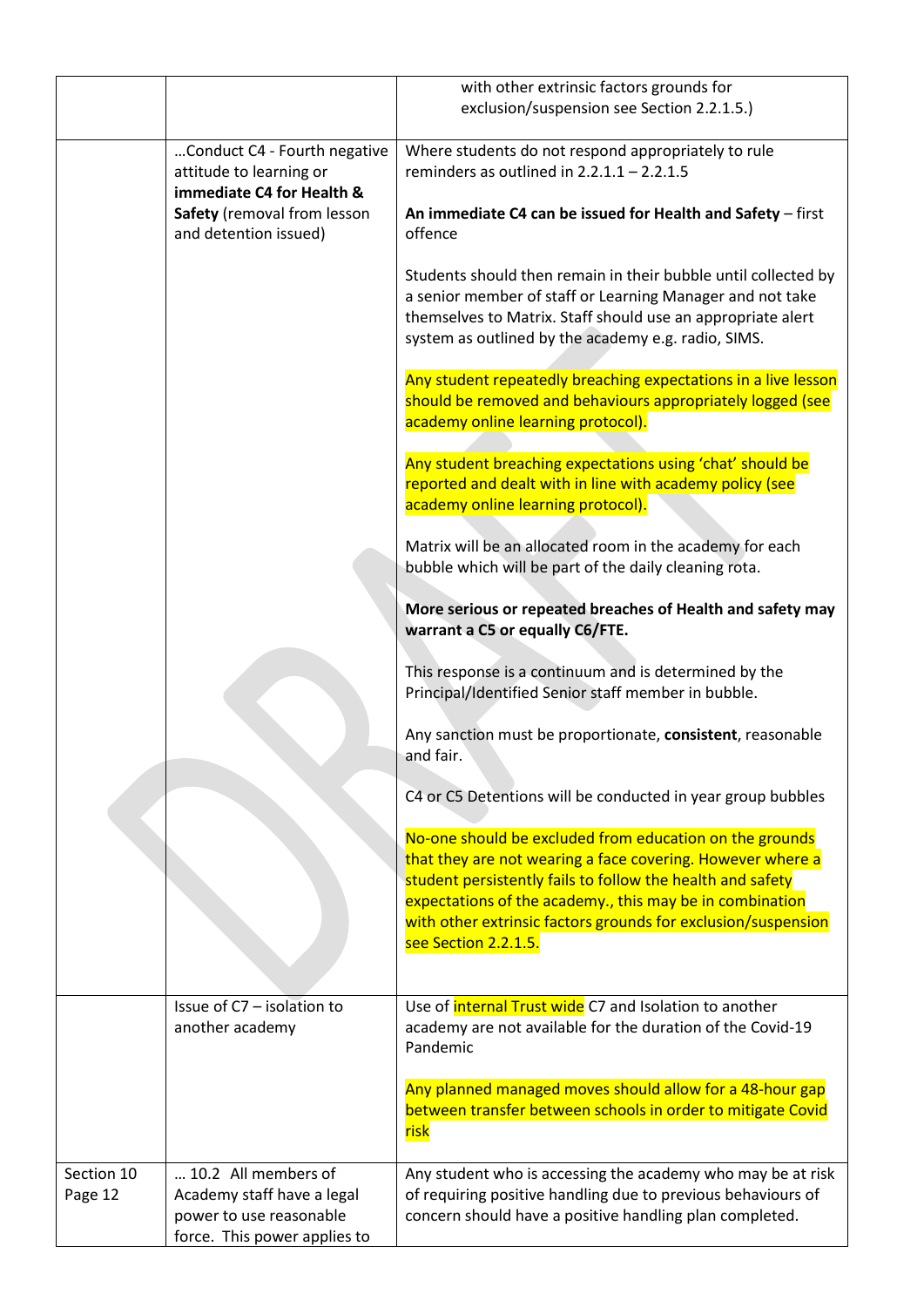|                         | any member of staff at the<br>Academy                                                                                                                                                                                                                                                                                                                                                                           | If a student should require positive handling - the appropriate<br>level of risk should be assessed in situ and wherever possible<br>this should be avoided in order to mitigate transmission risk.                                                                                                                                                                                                                                                                                                                                                                                                                                                                                                                                                                                                                                                                                                                                                                             |
|-------------------------|-----------------------------------------------------------------------------------------------------------------------------------------------------------------------------------------------------------------------------------------------------------------------------------------------------------------------------------------------------------------------------------------------------------------|---------------------------------------------------------------------------------------------------------------------------------------------------------------------------------------------------------------------------------------------------------------------------------------------------------------------------------------------------------------------------------------------------------------------------------------------------------------------------------------------------------------------------------------------------------------------------------------------------------------------------------------------------------------------------------------------------------------------------------------------------------------------------------------------------------------------------------------------------------------------------------------------------------------------------------------------------------------------------------|
| Page 13<br>Section 11.3 | For health and safety<br>reasons, very high standards<br>of behaviour are expected on<br>Academy residential and day<br>trips                                                                                                                                                                                                                                                                                   | All trips and visits are currently suspended until further notice                                                                                                                                                                                                                                                                                                                                                                                                                                                                                                                                                                                                                                                                                                                                                                                                                                                                                                               |
| Page 13<br>Section 11.4 | Where poor behaviour<br>occurs when a student is<br>travelling to and from the<br>Academy, the Academy<br>reserves the right to issue a<br>sanction, or a fixed term<br>(suspension) or permanent<br>exclusion (expulsion),<br>particularly in relation to<br>violent conduct e.g. a physical<br>assault or bullying incidents.                                                                                 | This may include but is not exhaustive of the following<br>additional categories:<br>Breach of social distancing rules<br>Placing members of the academy community or wider<br>public at risk of significant harm<br>Breach of health and safety expectations<br>$\bullet$                                                                                                                                                                                                                                                                                                                                                                                                                                                                                                                                                                                                                                                                                                      |
| Page 13<br>Section 11.5 | Students are encouraged to<br>wear their Academy uniform<br>correctly when travelling to<br>and from the Academy and<br>must not be involved in<br>behaviour that could<br>adversely affect the<br>reputation of the Academy.                                                                                                                                                                                   | Students are expected to behave in a manner that does not<br>place themselves, members of the academy community or<br>wider public at risk of significant harm. Students who breach<br>these expectations will be dealt with in line with academy<br>policy.<br>Normal Academy uniform expectations in place - Uniforms do<br>not need to be cleaned any more often than usual, nor do<br>they need to be cleaned using methods which are different<br>from normal. Where academies are cooler due to increased<br>ventilation an appropriate jumper or cardigan may<br>temporarily supplement a students' normal uniform<br>In addition to the normal academy uniform, students will be<br>provided with 3 reusable face masks in colours specific to<br>their year group (See statement above). Where students<br>travel on public transport or school vehicle with multiple<br>passengers, students should wear a face covering in line with<br>current government guidance. |
| Page 13<br>Section 12.1 | A meeting of the Behaviour<br>Committee will be convened<br>by the Academy Advisory Body<br><b>Behaviour Committee Clerk</b><br>when:<br>a student has received<br>over 15 days' exclusion<br>(suspension) in one term;<br>a student receives 8<br>C5s in an academic year;<br>recommendation of<br>permanent exclusion<br>(expulsion) made by the<br>Principal for a one-off<br>incident, or through the care, | The normal arrangements and procedures that must follow a<br>decision to exclude on disciplinary grounds are described in<br>the 2017 statutory guidance 'Exclusion from maintained<br>schools, academies and pupil referral units in England'. Other<br>guidance, remains unchanged, except the government<br>appreciates that it may not be possible to meet the<br>timeframes set out in regulations for review meetings and<br>IRPs, due to the disruption caused by the coronavirus<br>outbreak and the health risks of holding meetings.<br>Wherever possible meetings and panel hearings must still go<br>ahead even if the relevant deadline has been missed. It is for<br>the AAB to assess the facts of the case and decide whether<br>the statutory deadlines are achievable or whether, in the<br>circumstances, the meeting has to be delayed. AAB and any<br>arranging authorities should continue to take reasonable                                             |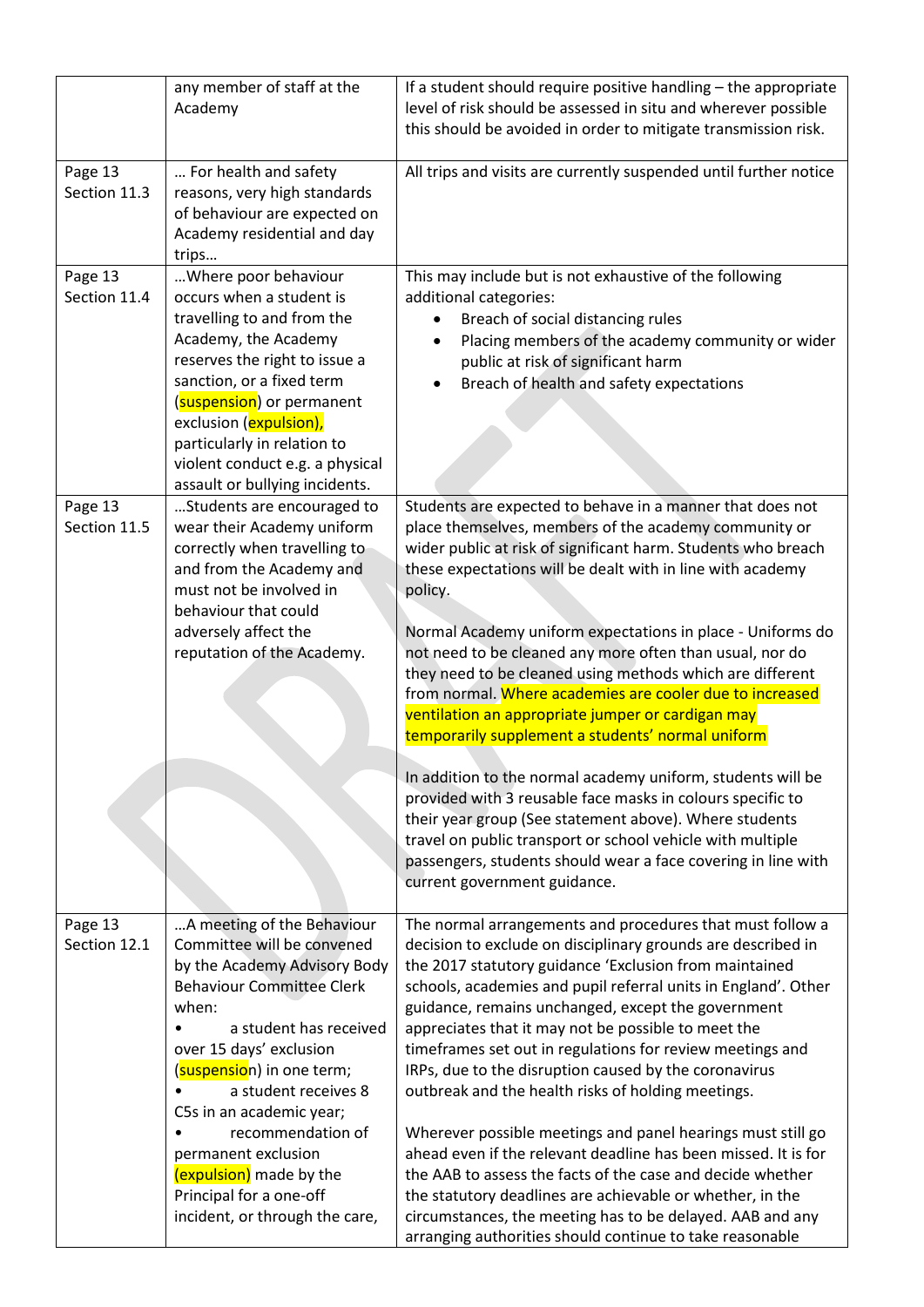| support, guidance and<br>behaviour system | steps to ensure meetings are arranged for a time when all<br>parties are able to attend. The timeframe and dates of the                                                                                                                                         |
|-------------------------------------------|-----------------------------------------------------------------------------------------------------------------------------------------------------------------------------------------------------------------------------------------------------------------|
|                                           | exclusion/suspension/expulsion should be checked against                                                                                                                                                                                                        |
|                                           | the relevant guidance                                                                                                                                                                                                                                           |
|                                           | https://www.gov.uk/government/publications/school-                                                                                                                                                                                                              |
|                                           | exclusion/changes-to-the-school-exclusion-process-during-                                                                                                                                                                                                       |
|                                           | the-coronavirus-outbreak#timescales-for-exclusions-between-                                                                                                                                                                                                     |
|                                           | 1-june-and-24-september-2020                                                                                                                                                                                                                                    |
|                                           | Meetings could be conducted by video conferencing<br>(safeguards in place) in order to reduce transmission risk at<br>this time. In the rare and exceptional case where meetings<br>must take place, social distancing measures will be rigorously<br>enforced. |

# **3). Specific policy difference:**

| 3). Specific policy difference: |                                                                   |                                                                                                                                                                                                           |
|---------------------------------|-------------------------------------------------------------------|-----------------------------------------------------------------------------------------------------------------------------------------------------------------------------------------------------------|
| <b>Policy Wording</b>           | Modification                                                      | Reason                                                                                                                                                                                                    |
| After school detentions         | C4 or C5 Detentions will<br>be conducted in year<br>group bubbles | This is due to staggered start and finish times and<br>restricting face to face time. As well as reducing<br>opportunity for escalated behaviours of concern that<br>might increase risk of transmission. |
| Double lessons - if             | Students are returned                                             | Allows students to maximise learning opportunities                                                                                                                                                        |
| lessons are joined              | to the lesson at the end                                          | within the classroom. Where concerns continue to be                                                                                                                                                       |
| together then the C4            | of the first period and                                           | raised appropriate interventions may be used as a                                                                                                                                                         |
| Matrix time lasts the           | the conduct board is                                              | reasonable adjustment to support their learning                                                                                                                                                           |
| length of the session.          | wiped clean. Where                                                |                                                                                                                                                                                                           |
|                                 | concerns continue to be                                           |                                                                                                                                                                                                           |
|                                 | raised appropriate                                                |                                                                                                                                                                                                           |
|                                 | interventions may be                                              |                                                                                                                                                                                                           |
|                                 | used as a reasonable                                              |                                                                                                                                                                                                           |
|                                 | adjustment                                                        |                                                                                                                                                                                                           |
| C4 Other                        | C4 or C5 Detentions will<br>be conducted in year<br>group bubbles | Detentions are to be conducted in accordance with the<br>control measures outlined in the Academy site risk<br>assessment.                                                                                |
|                                 |                                                                   | Where students are in breach of academy expectations                                                                                                                                                      |
|                                 |                                                                   | (Page 19). The academy should inform home and seek to                                                                                                                                                     |
|                                 |                                                                   | resolve these matters with the parents/carers.                                                                                                                                                            |
|                                 |                                                                   | This Principal/Identified Senior staff member in bubble                                                                                                                                                   |
|                                 |                                                                   | may choose to issue a consequence. Any sanction must                                                                                                                                                      |
|                                 |                                                                   | be proportionate, reasonable and fair.                                                                                                                                                                    |
|                                 |                                                                   |                                                                                                                                                                                                           |
| <b>C5 Truancy</b>               | This should be dealt<br>with as breach of health                  | Breach of Health and safety will be C5 or equally C6/FTE.                                                                                                                                                 |
|                                 | and safety                                                        | Repeated incidences of C5 Truancy - appropriate                                                                                                                                                           |
|                                 |                                                                   | interventions may be used as a reasonable adjustment.                                                                                                                                                     |
|                                 |                                                                   |                                                                                                                                                                                                           |
| FTE  For both C6 and            | Work is provided                                                  | Sufficient home learning is in place - no statutory                                                                                                                                                       |
| fixed term work should          | through the VLE, Teams                                            | additional work is required. Staff may choose to provide                                                                                                                                                  |
| be set for the student.         | and internet based                                                | additional materials to students at their discretion.                                                                                                                                                     |
|                                 | learning such as                                                  |                                                                                                                                                                                                           |
|                                 | hegarty, gcse pod,                                                |                                                                                                                                                                                                           |
|                                 | languagenut and social                                            |                                                                                                                                                                                                           |